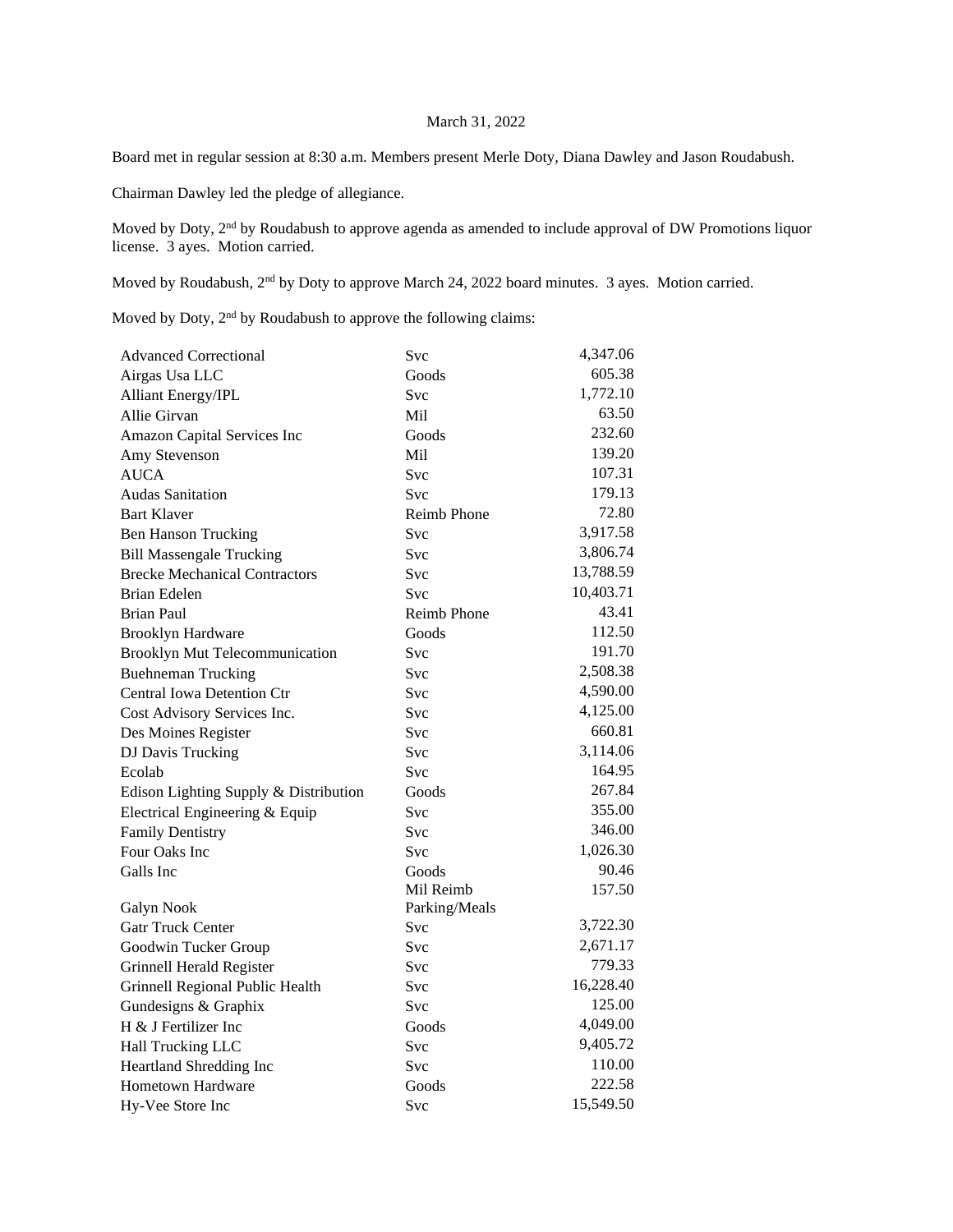| <b>IACCVSO</b>                 | Svc             | 60.00     |
|--------------------------------|-----------------|-----------|
| Iowa City VA Volunteer Svcs    | Svc             | 282.00    |
| Iowa Dept Of Public Health     | Svc             | 4,859.62  |
| Iowa Dept Of Public Safety     | Svc             | 4,341.00  |
| IP Pathways                    | Svc             | 1,271.83  |
| <b>ISACA</b>                   | Svc             | 225.00    |
| <b>ISCTA</b>                   | Svc             | 200.00    |
| <b>James Tinnes</b>            | Svc             | 2,048.10  |
| Keith A Davis                  | Svc             | 3,431.45  |
| Keystone Laboratories          | Svc             | 514.27    |
| Kleinschmidt Trucking          | <b>Svc</b>      | 2,053.04  |
| Legal Support Services LC      | Svc             | 75.00     |
| Mahaska Communication Group    | Svc             | 87.00     |
| Mahaska County Sheriff         | Svc             | 86.87     |
| Mail Services LLC              | Svc             | 7.54      |
| <b>Manatts</b> Inc             | Goods           | 15,997.76 |
| Martin Marietta Materials      | Goods           | 241.74    |
| Matt Parrott/Storey Kenworthy  | Goods           | 1,792.47  |
| MidAmerican Energy             | Svc             | 56.01     |
| <b>Modern Marketing</b>        | Svc             | 326.59    |
| <b>Pitney Bowes</b>            | Svc             | 153.42    |
| Postmaster                     | Goods           | 348.00    |
| Poweshiek County Sheriff       | Svc             | 247.95    |
| Precision Concrete Inc         | Svc             | 1,403.64  |
| Premier Office Equip/RK Dixon  | Svc             | 113.99    |
| <b>Quill Corporation</b>       | Svc             | 103.26    |
| Racom Corporation              | Svc             | 620.00    |
| Ricoh Usa                      | Svc             | 9.66      |
| Rohrer Brothers Inc            | Svc             | 8,738.04  |
| <b>Russ Schuck</b>             | Mil             | 21.00     |
| Ryan Miller                    | Mil Reimb Meals | 549.93    |
|                                | Mil Reimb       | 260.12    |
| <b>Sandy Ross</b>              | Hotel/Parking   |           |
| Schumacher Elevator Co         | Svc             | 298.71    |
| <b>Scott Nikkel</b>            | Svc             | 5,433.72  |
| <b>SEAT</b>                    | Svc             | 100.00    |
| Secretary Of State             | Svc             | 30.00     |
| <b>SGTS</b> Inc                | Svc             | 980.00    |
| Smartsign                      | Svc             | 204.00    |
| Snap On Tools                  | Goods           | 798.15    |
| <b>Staples Credit Plan</b>     | Goods           | 61.77     |
| <b>Summit Companies</b>        | Svc             | 295.00    |
| <b>Swanson Services Corp</b>   | Svc             | 1,744.54  |
| Tama County Sheriff            | Svc             | 48.05     |
| The Depot Express              | Goods           | 453.77    |
| The Record                     | Svc             | 409.64    |
| Tifco Industries, Inc.         | Svc             | 1,680.90  |
| <b>TIP Rural Electric Coop</b> | Svc             | 308.97    |
| <b>Total Choice Shipping</b>   | Svc             | 37.95     |
| <b>Tyler Technologies</b>      | Svc             | 29,517.00 |
| <b>United States Cellular</b>  | Svc             | 265.67    |